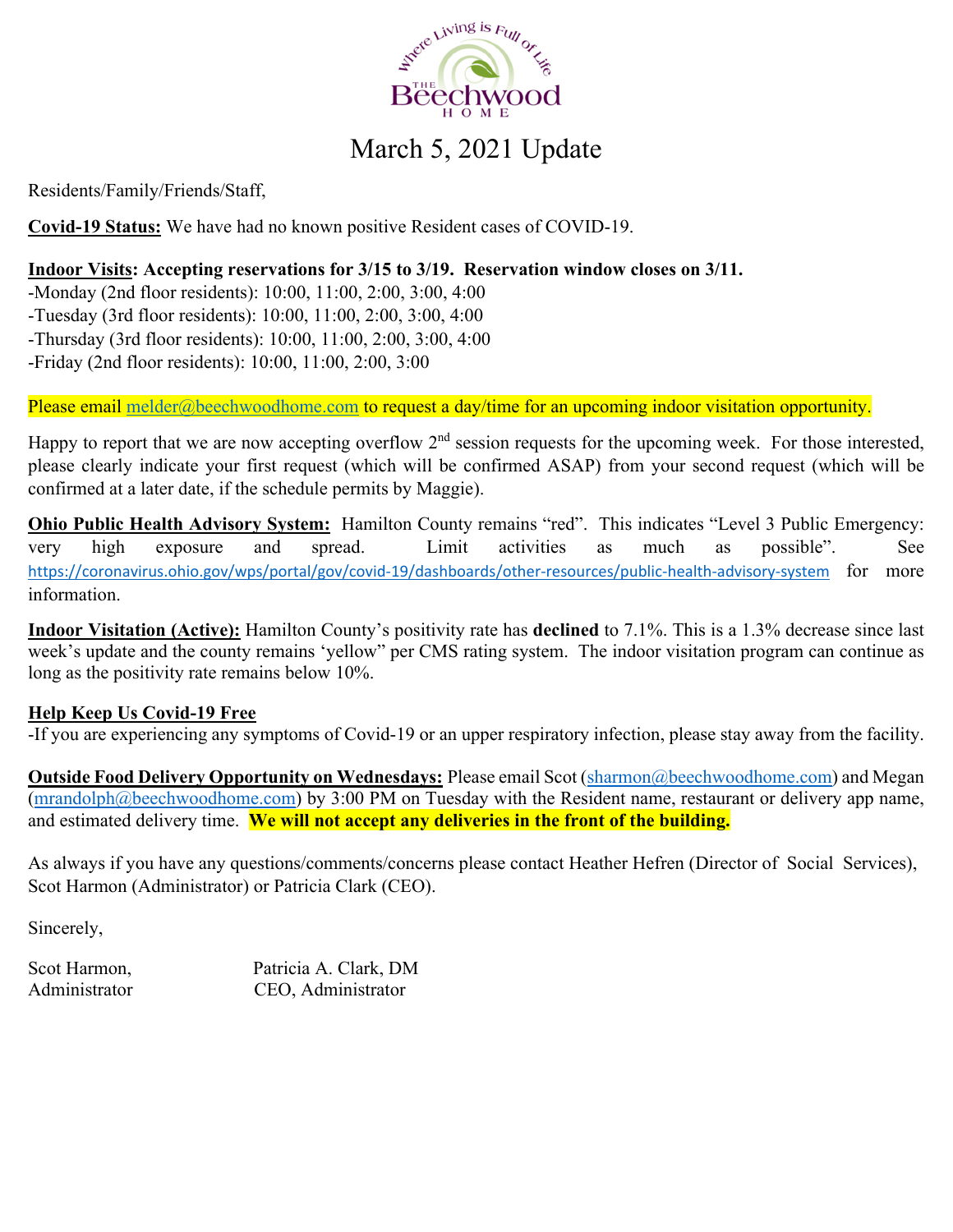#### SPECIAL UPDATE: March 11, 2021

Residents/Family/Friends/Staff,

We are pleased to announce that effective immediately, those residing on the 2nd and 3rd floors can comingle again! Additionally, all Residents will have access to the porch and courtyard daily!

The front door will remain locked as we are still mandated to only have one entrance at this time. Additionally, dining and group activities will remain on the clinical floors until further notice. State guidance continues to have restrictions on these topics however we look forward to furthering relaxation of these and other restrictions if the community pressure of covid-19 continues to diminish.

Last night, CMS provided the State Health Department's with the framework to resume routine visitation in nursing homes. We anticipate the Ohio Department of Health will amend the visitation order in the coming days and we will send an update detailing the structure of the new visitation program after that information has become available. While we are certain specific infection control protocols will remain, we look forward to moving forward safely towards a sense of normality again.

Please be aware that restrictions may be put into place again if the status of covid-19 deteriorates however we are hopeful that with the availability of vaccines and continued implementation of infection control measures, each day will continue to get better and better.

If you have any questions/comments/concerns please contact Heather, Scot (Administrator) or Patricia (CEO).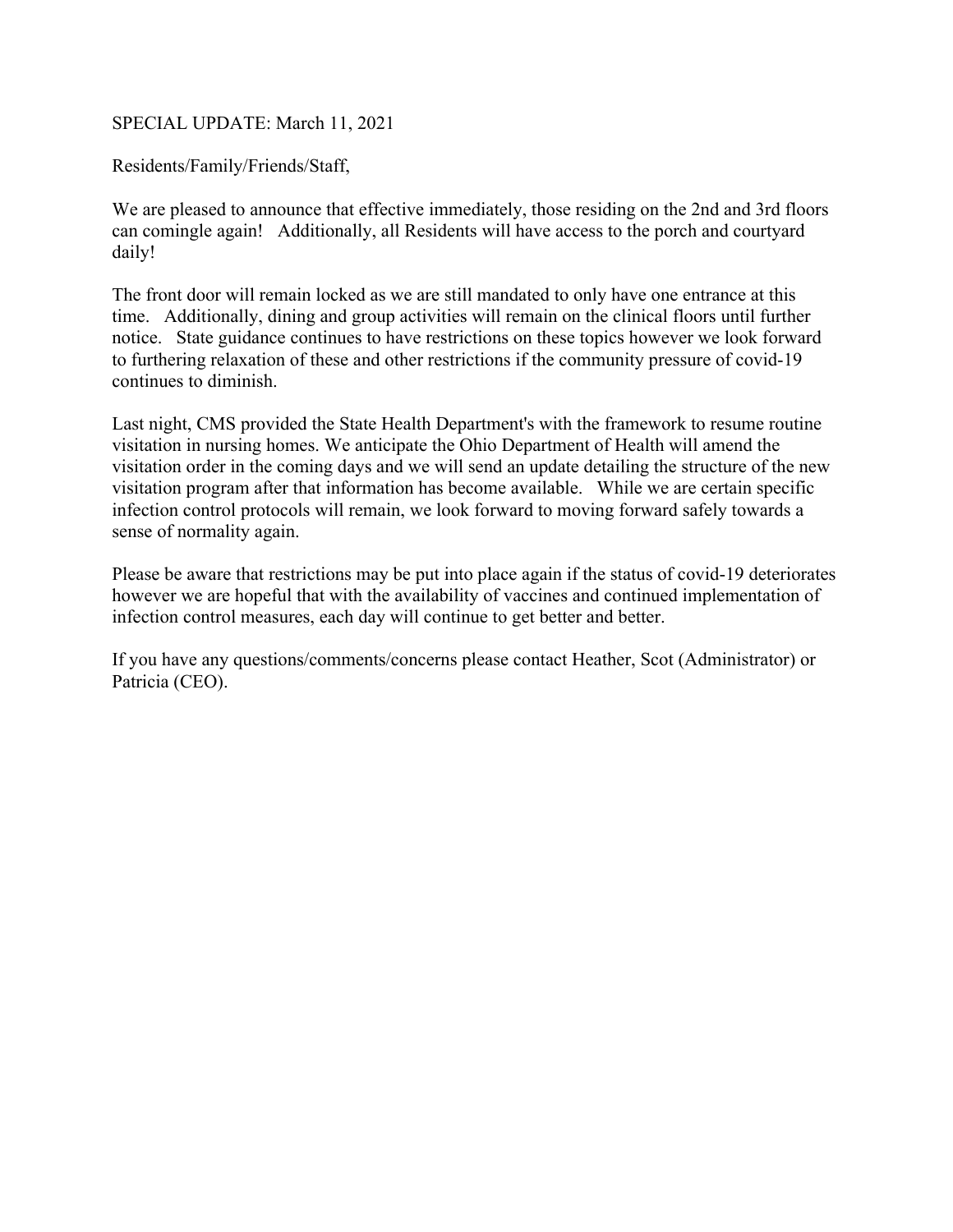

# March 12, 2021 Update

Residents/Family/Friends/Staff,

**Covid-19 Status:** We have had no known positive Resident cases of COVID-19.

**Indoor Visits: Accepting reservations for 3/22 to 3/26 however we anticipate that this program will no longer be in operation during this time window. We are proceeding with reservations in the event something unexpected occurs delaying in-room visitation beginning. Reservation window closes on 3/18.** 

-Monday (3rd floor residents): 10:00, 11:00, 2:00, 3:00, 4:00

-Tuesday (2nd floor residents): 10:00, 11:00, 2:00, 3:00, 4:00

-Thursday (2nd floor residents): 10:00, 11:00, 2:00, 3:00, 4:00

-Friday (3rd floor residents): 10:00, 11:00, 2:00, 3:00

Please email melder@beechwoodhome.com to request a day/time for an upcoming indoor visitation opportunity.

**Ohio Public Health Advisory System:** Hamilton County remains "red". This indicates "Level 3 Public Emergency: very high exposure and spread. Limit activities as much as possible". See https://coronavirus.ohio.gov/wps/portal/gov/covid-19/dashboards/other-resources/public-health-advisory-system for more information.

**Indoor Visitation (Active):** Hamilton County's positivity rate has **declined** to 6%. This is a 1.1% decrease since last week's update and the county remains 'yellow" per CMS rating system. The indoor visitation program can continue as long as the positivity rate remains below 10%.

#### **Help Keep Us Covid-19 Free**

-If you are experiencing any symptoms of Covid-19 or an upper respiratory infection, please stay away from the facility.

**Outside Food Delivery Opportunity on Wednesdays:** Please email Scot (sharmon@beechwoodhome.com) and Megan  $(mrandolph@beechwoodhome.com)$  by 3:00 PM on Tuesday with the Resident name, restaurant or delivery app name, and estimated delivery time. **We will not accept any deliveries in the front of the building.**

As always if you have any questions/comments/concerns please contact me, Scot Harmon (Administrator) or Patricia Clark (CEO).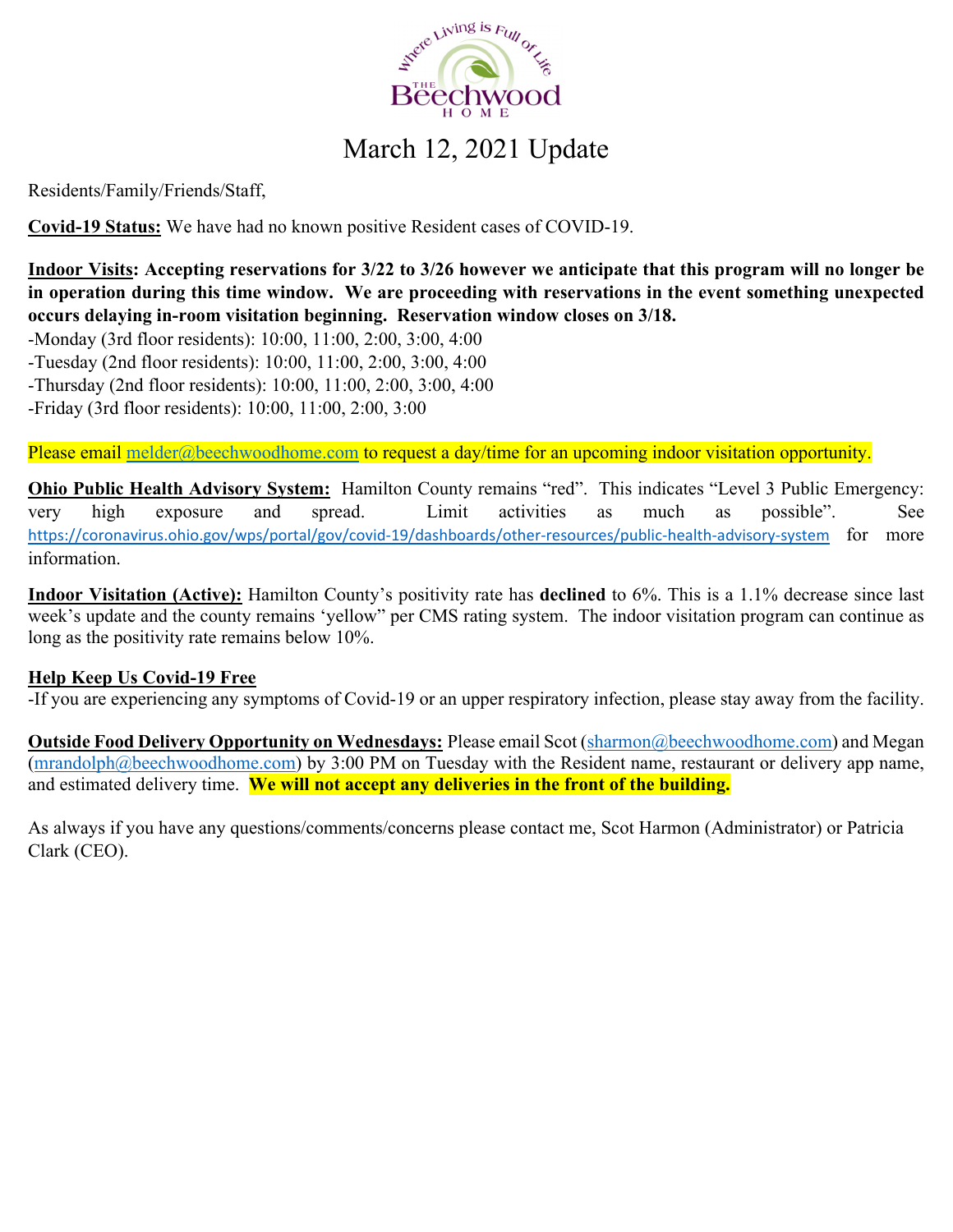#### SPECIAL UPDATE: March 12, 2021

Residents/Family/Friends/Staff,

Quarantine Guidance: We are pleased to announce that effective immediately, fully vaccinated Residents no longer need to undergo a quarantine following time spent outside of the facility if they did not knowingly spend time with someone positive for covid-19. The quarantine process will remain unchanged for the unvaccinated residents.

Covid-19 Vaccination: Skilled Care Pharmacy notified us yesterday that they have received the Moderna vaccine and are available to administer vaccinations to any interested Resident or Staff member. Please contact Scot Harmon if you are interested is being vaccinated.

Anticipated In-Room Visitation: During Governor DeWine's press conference yesterday, he spoke about the guidance released by CMS a couple days ago regarding visitation. There is a meeting scheduled for Tuesday hosted by the Ohio Department of Health which we anticipate will provide best practices to assist LTC facilities further develop their in-room visitation program.

While we are waiting for updated Ohio Department of Health orders regarding a relaxation of visitation, we have reviewed the CMS guidance in-depth and anticipate the following will be implemented sometime next week.

- Visitation within a resident's room
- Visitors are not allowed to spend time in any part of the facility other than the resident's room
- Visitors allowed 24/7
- Masks are to be worn by visitors and residents
- Visitors do not have to be vaccinated
- Visitors will need to enter through the back garden level doors
- Visitors will need to pass standard covid-19 screening questions before entering the facility
- Pets are allowed however proof of vaccination is required for our records
- Visitation may be suspended if there is a positive case of covid-19 of a Resident or staff member

As previously indicated, these are our predictions and we will of course provide specific details regarding our future in-room visitation program once the information has been made available by The Ohio Department of Health.

**Programs Slated to End:** When in-room visitation begins our video chat visits, indoor visitation (which was being held in the Beech Room) and take-out Wednesday (as delivery drivers would be permitted to drop off food as they did pre-pandemic) programs will end.

**Coordinated Tasks:** Once family/friends can enter the facility again, coordinating laundry and package delivery will no longer be necessary and the pick-up and drop-off tables will be removed from the double door area.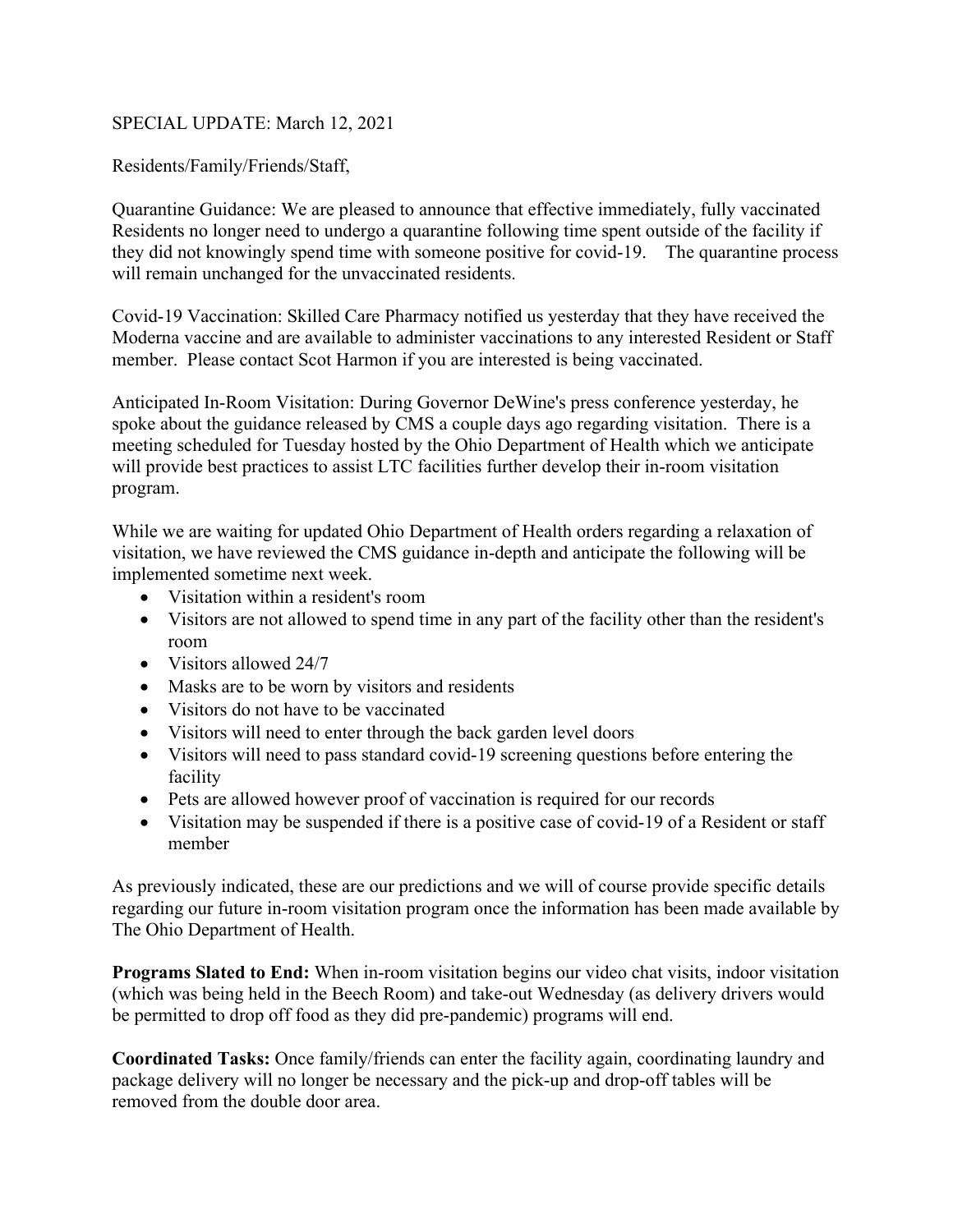We appreciate your patience as our Covid-19 team diligently works to prepare for your upcoming visits and we look forward to seeing you soon.

As always if you have any questions/comments/concerns please contact me, Scot Harmon (Administrator) or Patricia Clark (CEO).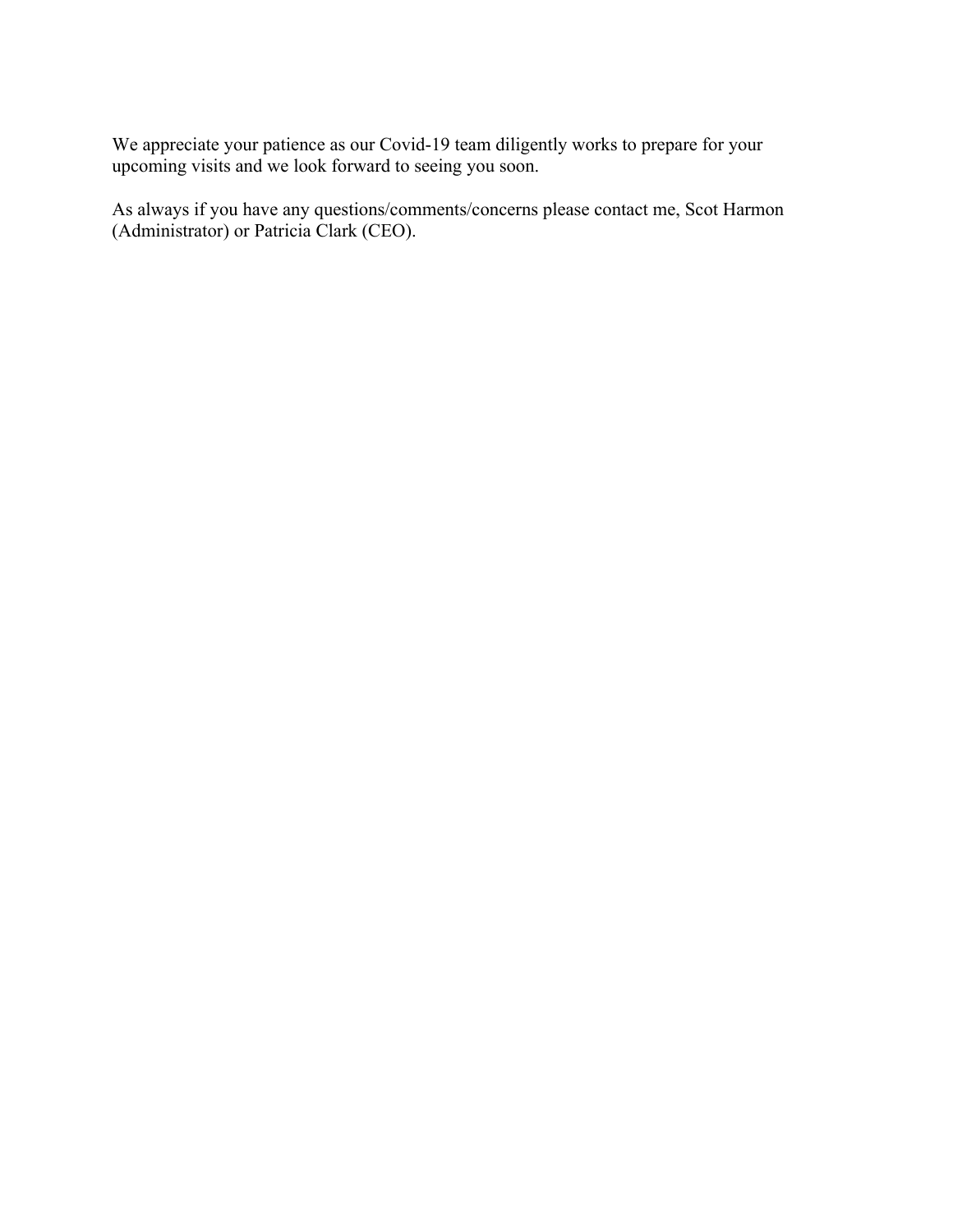

# SPECIAL UPDATE: March 17, 2021

Residents/Family/Friends/Staff,

**Resident Room Scheduled Visitation Program (Effective 3/18/2021)**: We are happy to announce the rollout of the new scheduled visitation program in accordance with federal and state guidelines. In alignment with the core principles of infection control, the new program will be structured with the following guidelines. The program is open to everyone regardless of vaccination status. We look forward to seeing everyone soon!

# **Please read the entire notice to ensure you are aware of mandated aspects of the program that scheduled visitors will be expected to follow.**

# **Visit Framework**

- Maximum of two scheduled visitors are permitted to visit a Resident at a time in their private room.
- Scheduled visitors are prohibited from public areas of the facility.
	- o For infection management concerns, the porch and courtyard are considered indoor areas.
- If your loved one is not in their room when you arrive, please wave down a staff member for assistance.
- Surgical masks must be worn by visitors and Residents during the entire visit. If you do not have a surgical mask, they are available at the garden level entrance.
- **Scheduled visitors must enter through the rear entrance of the building.**
- Scheduled visitors must pass standard covid-19 screening questions before entering the facility.
- Pets are permitted however proof of vaccination is required for our records.

# **Scheduling**:

- Indoor visits **must be scheduled in advance** to ensure compliance with the two visitors at a time mandate.
- Ideally reservations will be requested to Maggie by email (Melder@beechwoodhome.com) between the hours of 8AM - 2:45 PM during weekdays.
- If someone shows up at the facility without a scheduled appointment, the Receptionist will cross reference the schedule for availability. If the Resident currently has a scheduled visitor, you will be prohibited from entering the facility.

# **Availability**:

- Scheduled visitation slots will be offered seven days a week from 9am to 8pm.
- Minimum reservation window is an hour long.
	- o If you plan to visit longer than an hour, please let Maggie know at the time you are requesting a reservation.

# **Potential Short-Term Suspension**

- Scheduled visitation will be suspended, if there is a positive case of Covid-19 of a Resident or staff member, until the first round of testing is completed. The duration of the suspension will depend upon how long it takes the lab to process the swabs and if there are any additional positive cases.
- Scheduled visits will be suspended for any Resident in quarantine until they are released.

# **Programs Slated to End Today at 4:00 PM**:

• Video chat program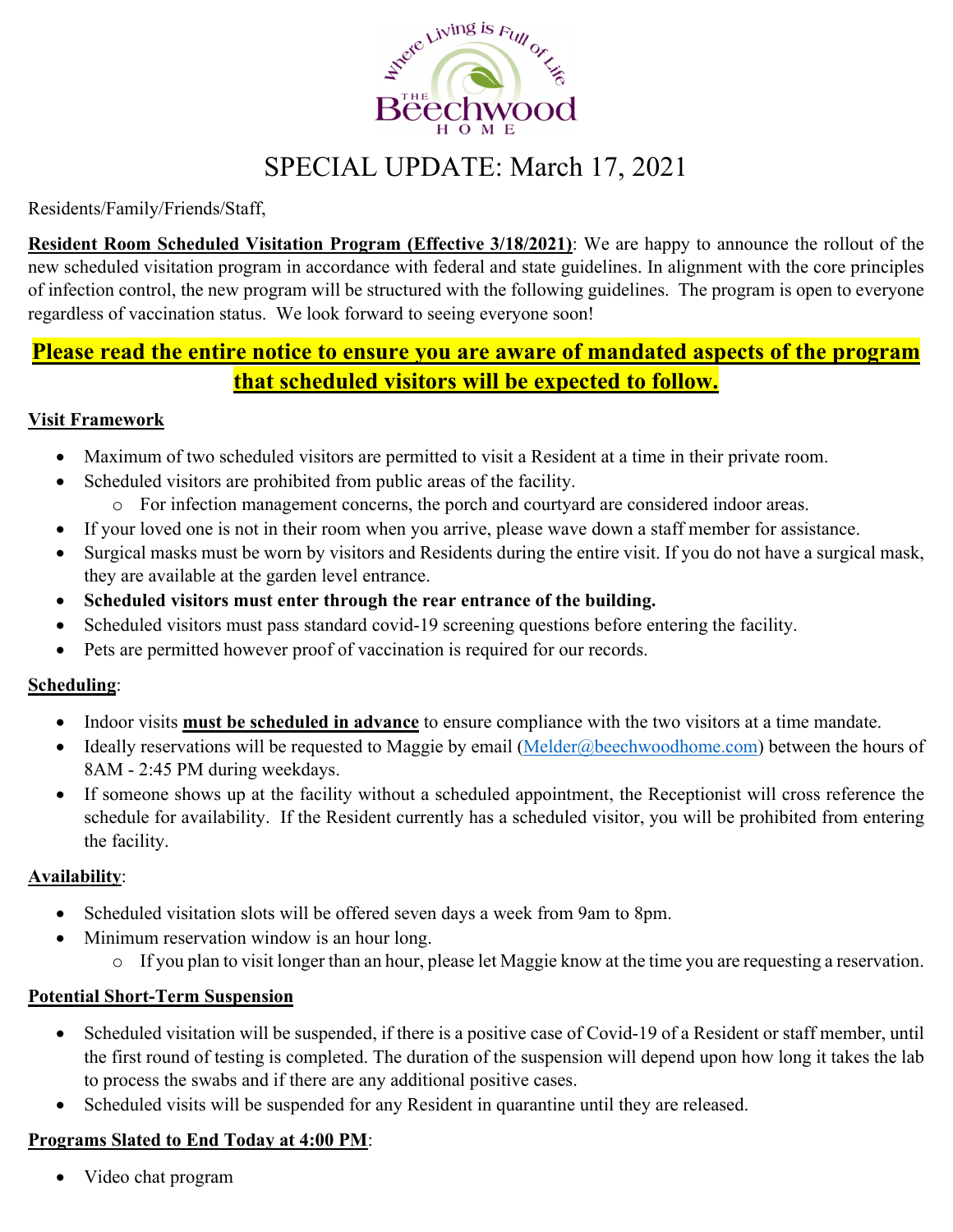- Indoor visitation program (held in the Beech Room)
- Wednesday Food Delivery program
- Package/Laundry drop-off and pick-up in the rear entrance

# **Now accepting Resident-Room Scheduled Visitation reservations for tomorrow (3/18/2021)**

**by e-mailing Melder@beechwoodhome.com**

As always if you have any questions/comments/concerns please contact me, Scot Harmon (Administrator) or Patricia Clark (CEO).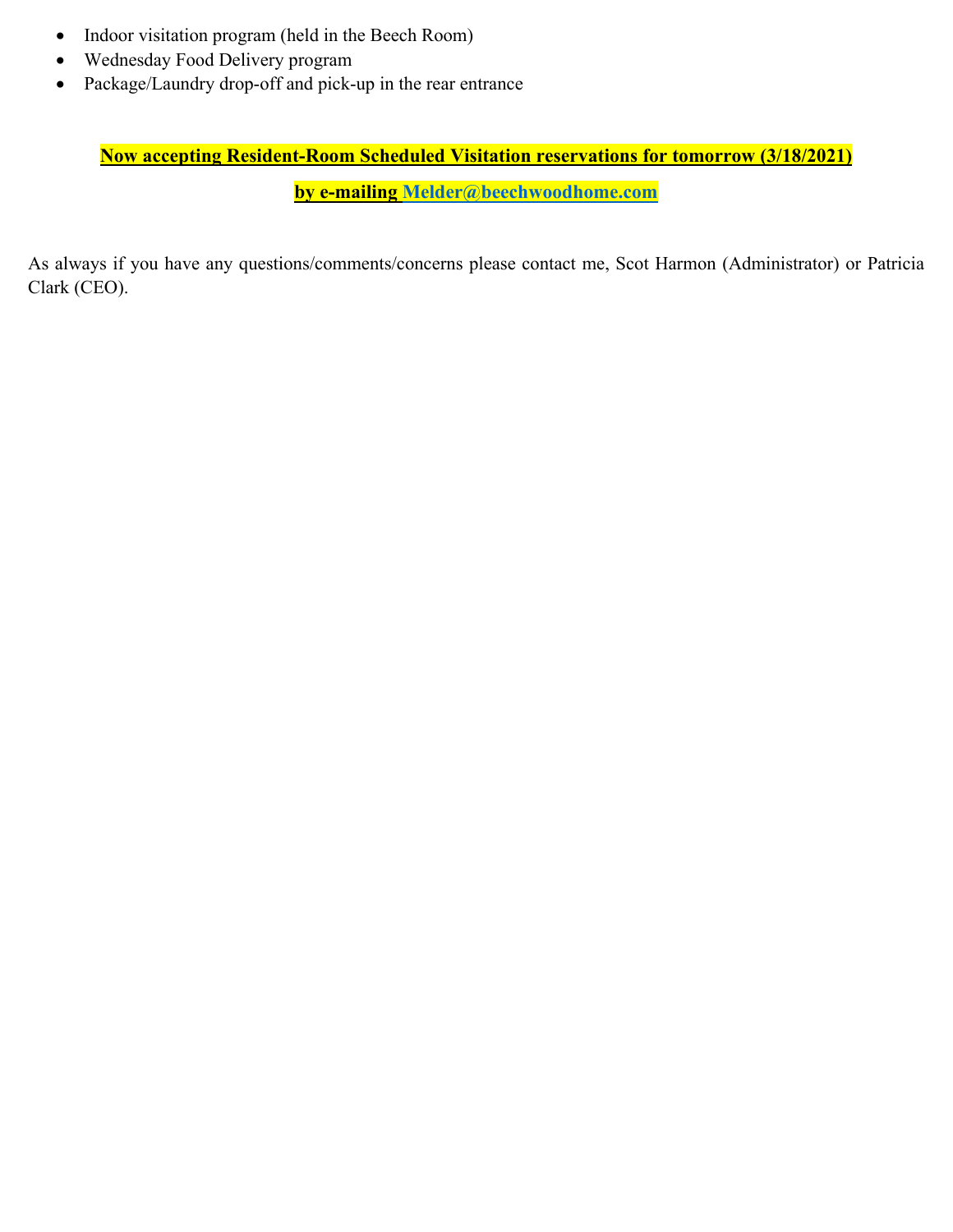March 19, 2021

Dear Residents/Family/Friends/Staff,

It is vital that everyone continue to do their part when it comes to infection control, as this has direct influence on how long our In Room Scheduled Visitation Program can remain in operation. If you have been watching the news, the British COVID-19 Variant (B.1.1.7) is gaining momentum and has the potential to result in a 3rd wave which would be devastating for everyone that is currently enjoying time with their loved ones. Scheduled visitation will be suspended. if there is a positive case of COVID-l9 of a Resident or staff member, until the first round of testing is completed. The duration of the suspension will depend upon how long it takes the lab to process the swabs and if there are any additional positive cases. We cannot stress enough how important it is for anyone that is entering the facility to do so responsibly .

#### **Observed Violations**

- Visitors must wear a surgical mask while in the facility. While cloth masks are okay to use when out and about, they do not meet the needed requirement per CMS for visitation
- Visitors must remain in the Resident's room for the entire visit unless they are entering or leaving. Visitors are not permitted to spend time in the hallways taking personal calls. Please exit the facility if you need to do something that you prefer a Resident not be involved in.

#### **Reminder of Visit Framework**

- Maximum of two scheduled visitors are permitted to visit a Resident at a time in their private room.
- Scheduled visitors are prohibited from public areas of the facility.
	- -For infection management concerns, the porch and courtyard are considered indoor areas.
- If your loved one is not in their room when you arrive, please wave down a staff member for assistance.
- Surgical masks must be worn by visitors and Residents during the entire visit. If you do not have a surgical mask, they are available at the garden level entrance.
- Scheduled visitors must enter through the rear entrance of the building.
- Scheduled visitors must pass standard COVID-19 screening questions before entering the facility.
- Pets are permitted however proof of vaccination is required for our records.

#### **Reminder to Schedule Visits**

- Indoor must be scheduled in advance to ensure compliance with the two visitors at a time mandate.
- $\bullet$  Ideally reservations will be requested to Maggie by emailing melder@beechwoodhome.com between the hours of  $7:00$  AM  $- 2:45$  PM during weekdays.
- If someone shows up at the facility without a scheduled appointment, the Receptionist will cross reference the schedule for availability . If the Resident currently has a scheduled visitor, you will be prohibited from entering the facility.

#### **Reminder of Availability**

- Scheduled visitation slots will be offered seven days a week from 9 AM to 8 PM.
- Minimum reservation window is an hour long.

#### -**If you plan to visit longer than an hour, please let Maggie know at the length you are requesting a reservation**

As always, if you have any questions please contact Scot

Harmon sharmon@beechwoodhome.com (Administrator) and/or Patricia

Clark pclark@beechwoodhome.com (CEO) and/or Heather Hefren hhefren@beechwoodhome.com (Director of Social Services).

| Sincerely,    |                 |
|---------------|-----------------|
| Scot Harmon,  | Patr            |
| Administrator | CE <sub>C</sub> |

icia A. Clark, DM Administrator CEO, Administrator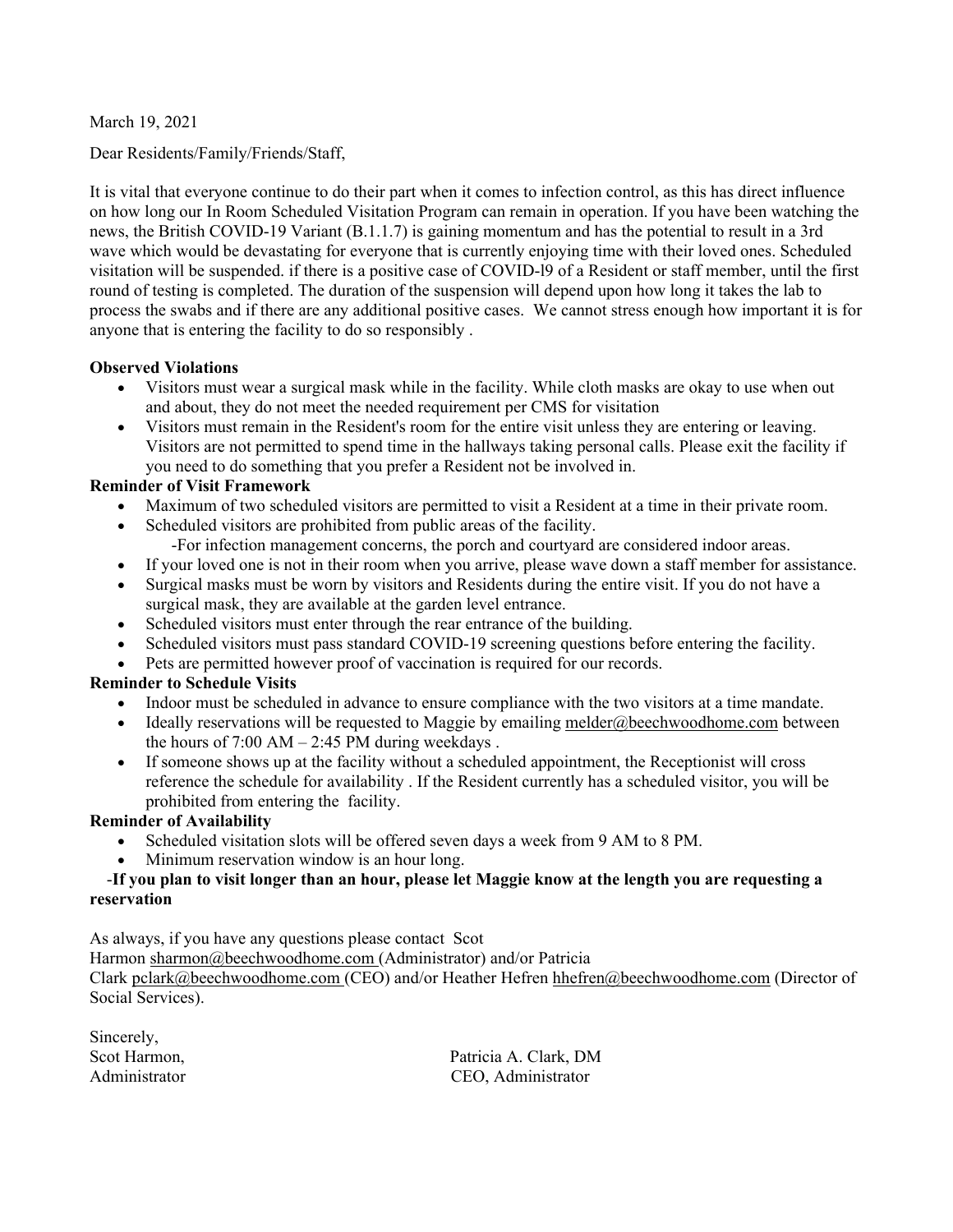

3/22/2021

Dear Residents/Family/Friends/Staff,

## Summary of Changes Since Last Notice:

We are reporting one (1) additional staff member who has tested positive. This brings our total active cases to one (1). The facility has had cumulative total of twenty-six (26) confirmed Covid-19 tests associated with the facility to date. The staff member has been placed on medical leave and removed from the schedule upon notification to minimize exposure risk to other Residents/Staff and will remain on medical leave until a physician certifies they are safe to return to work.

#### Action Plan.

Our action plan will mirror revised state and local guidance. Under this approach, all residents were tested this morning. The residents identified as potential close contact will self-isolate and visitation will be suspended only for those identified residents until a negative test result arrives. All residents identified as potential close contacts were informed this morning by the nursing department and calls have been placed to update their responsible parties. The new visitation program introduced last week will remain unchanged for those residents not identified as potential close contacts. A separate update will be sent out following the receipt of the all resident results for this first round of testing. We will test all residents again next week and the following week. If all residents remain COVID-free throughout this period, we will revert back to testing of staff only. The staff will continue to be tested twice a week until the state testing schedule is revised. Any subsequent positive test results will be communicated.

#### Contact us with questions.

If you have any questions about COVID-19 or the steps that we are taking to protect our residents, please contact Scot Harmon, Administrator, at 513-842-0774, sharmon@beechwoodhome.com.

Sincerely,

Scot Harmon, Patricia A. Clark, DM Administrator CEO, Administrator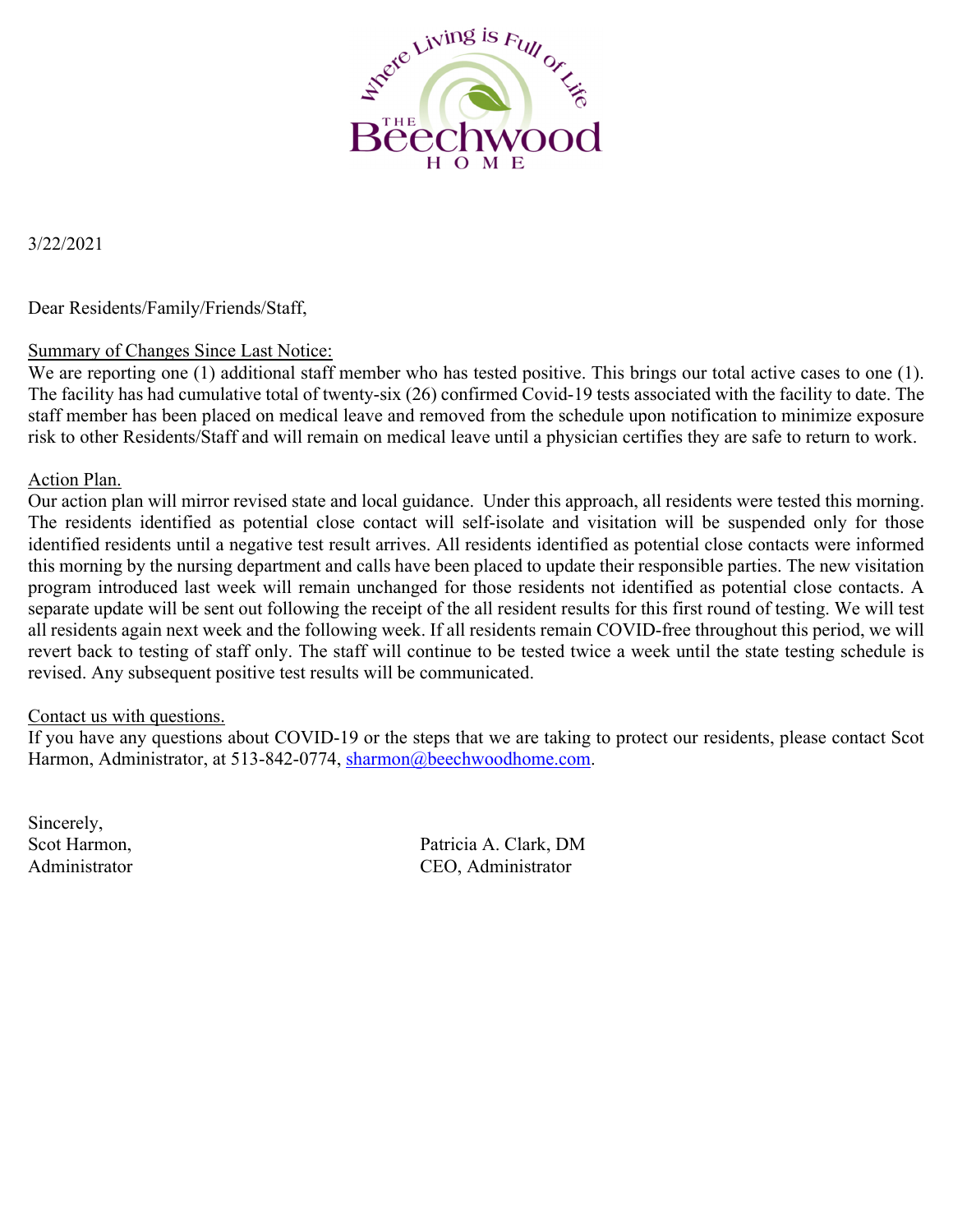

# SPECIAL UPDATE: March 23, 2021

Residents/Family/Friends/Staff,

We are happy to report that all residents have received negative results following our first round of testing completed yesterday.

As always if you have any questions/comments/concerns please contact Heather Hefren (Director of Social Services), Scot Harmon (Administrator) or Patricia Clark (CEO).

Sincerely,

Scot Harmon, Patricia A. Clark, DM Administrator CEO, Administrator